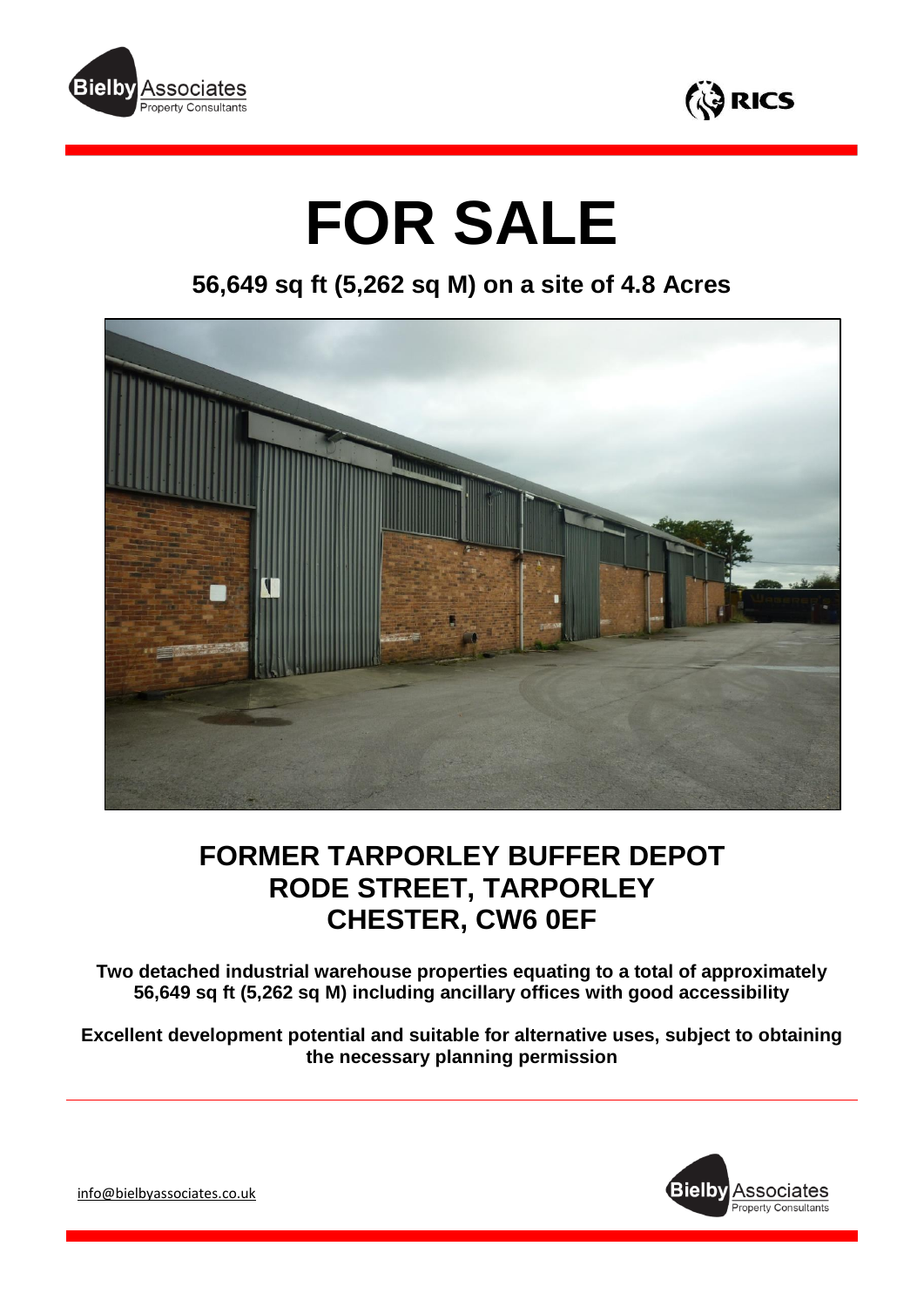

#### **LOCATION**

The property is situated to the north west of Tarporley, a large village in Cheshire. Tarporley is bypassed by the A49 road which connects the M56 motorway and by the A51 road that provides direct access to Chester

The subject property is located 35 miles south west of Manchester and 25 miles south east of Liverpool.

The subject property is situated on the northern side of Nantwich Road (A51) approximately 1.0 mile to the north west of Tarporley village in a rural location and there are a number of residential properties situated along the A51.

#### **DESCRIPTION**

The subject property is situated on a regular shaped site fronting Rode Street and comprise of two large warehouses of similar size and specification.

The warehouses comprise a three bay facility and have a triple pitched roof structure with a metal 'A frame' construction, with part brick construction to the elevations from ground level surmounted by corrugated metal sheeting to the walls and roof. The warehouses are both lit by sodium box lighting. Both warehouse buildings have concrete floors, sliding access doors with a height of 4.5 M and a minimum eaves height of 4.9 M.

The Warehouse to the front of the site has been subdivided by full height breezeblock partition creating two distinct areas. To the rear of the front warehouse are open place offices, storage and laboratory and reception area. Some newer offices have been constructed more recently to extend on the existing offices

Externally there is a mix of hardstanding surfaced yard, plus some rough surfaced and grassland.

The site equates to approximately 4.8 Acres (1.94 HA).

#### **ACCOMODATION**

The following table shows the approximate area of the subject property:

| <b>Approx. Areas (GIA)</b> | Size (Sq ft / Sq M) |
|----------------------------|---------------------|
| <b>Front Warehouse</b>     | 27,088 / 2,516.50   |
| Office & Reception         | 1,848 / 171.72      |
| Rear Warehouse             | 27,106 / 2,518.17   |
| Office & Reception         | 607 / 56.36         |
| Total                      | 56,649 / 5,262.75   |



#### **SERVICES**

The site benefits from connection to all mains services including Electricity, Gas, Water and Drainage. We have not tested any of the services present.

#### **TOWN PLANNING**

We understand that the property currently benefits from a current use under Class B2 & B8 under The Town and Country Planning (Use Classes) Order.

The site and properties have good development potential and may be suitable for an alternative use, subject to obtaining the necessary planning permission.

#### **TENURE**

We understand the property is held Freehold under Title No. CH393444 and CH422127. A copy of the Title information is available upon request.

#### **VAT and LEGAL COSTS**

We are not aware of an option to tax has being exercised, however, if VAT is subsequently deemed payable the buyer will be liable.

Each party will be responsible for their own legal costs incurred in the transaction.

### **RATEABLE VALUE**

The property has a Rateable Value of £79,000.00 per annum and is described in the Rating List as Office & Premises. The current Uniform Business Rate for the current Rates Year is 48.4 pence in the £.

#### **OFFERS**

The vendors would like to dispose of the property on an unconditional basis and subject to contract only, however, the vendor may consider a conditional sale, subject to negotiation and Contract.

We are instructed to invite unconditional offers for the whole site and property.

#### **VIEWINGS**

Any interested party wishing to view the premises can arrange viewings with David Rowley of TFC Property (mobile – 07792 472703).

#### **EPC**

The property has an EPC Asset Rating of D (99). A copy of the Energy Performance Certificate is available upon request.

**Misrepresentation Act 1967**: Bielby Associates for themselves (and the Joint Agents) and for the vendors or lessors of this property whose agents they are give notice that: (i) The particulars in this brochure have been produced in good faith, are set out as a general guide and do not constitute the whole or part of any contract (ii) All liability, in negligence or otherwise, arising from the use of the particulars is hereby excluded.

**Misdescriptions Act 1991**: These details are believed to be correct at the time of compilation, but may be subject to subsequent amendment. April 2017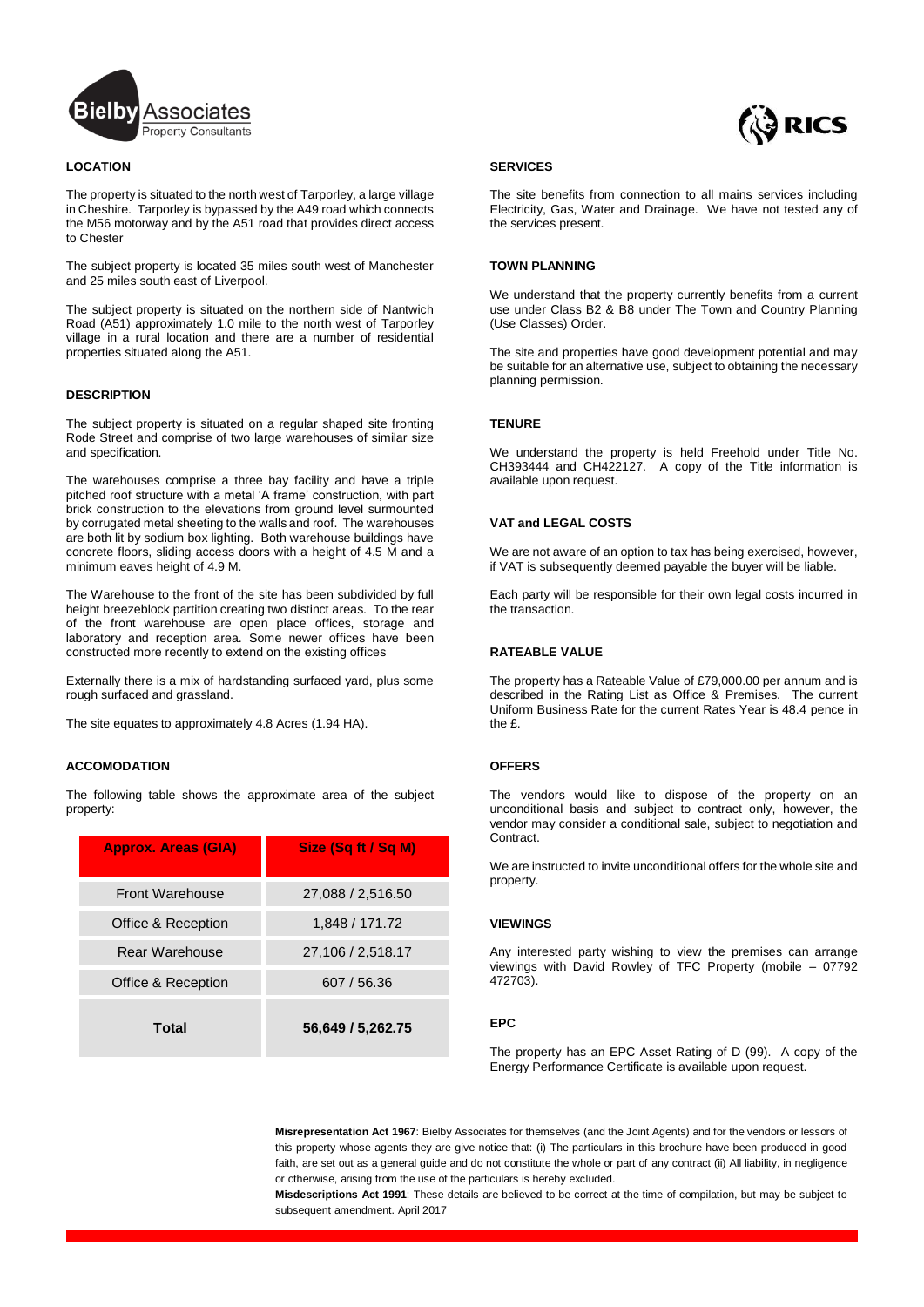



# **CONTACT / FURTHER INFORMATION**

Please do not hesitate to contact the selling agents for further information.

## **Bielby Associates Limited James Bielby MRICS**

07590 253481 / 0113 345 7262 [james@bielbyassociates.co.uk](mailto:james@bielbyassociates.co.uk)

Bielby Associates Limited Chartered Surveyors & Property Consultants 13 Park Place Leeds LS1 2SJ

# **TFC Commercial Property David Rowley**

07792 472703 / 0161 234 0777 [davidrowley@tfcproperty.com](mailto:davidrowley@tfcproperty.com)



CH422127 Ü Dervil AGOV STREET n

**Misrepresentation Act 1967**: Bielby Associates for themselves (and the Joint Agents) and for the vendors or lessors of this property whose agents they are give notice that: (i) The particulars in this brochure have been produced in good faith, are set out as a general guide and do not constitute the whole or part of any contract (ii) All liability, in negligence or otherwise, arising from the use of the particulars is hereby excluded.

**Misdescriptions Act 1991**: These details are believed to be correct at the time of compilation, but may be subject to subsequent amendment. April 2017